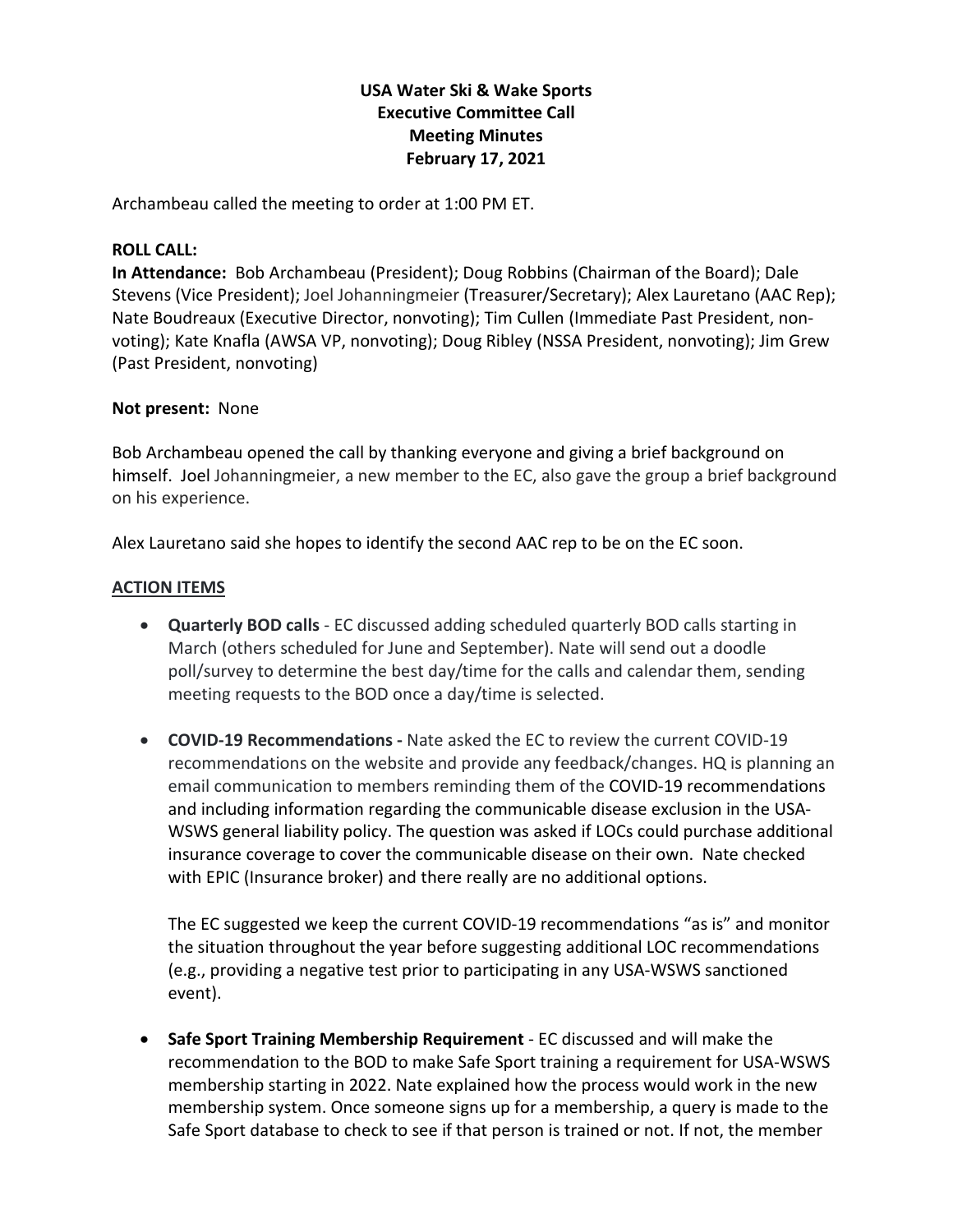will have 30 days to complete the training. Emails will be sent to members to take the training to become "active" USA-WSWS members. Until members take the training, they will appear in the database as "pending" members. The EC unanimously approved the recommendation that all members age 18 and up be required to take the training starting in 2022 (excluding supporting members and HNDs who are not active members). However, USA-WSWS will encourage all members required to do so in 2022 to take the training beginning in 2021 with the launch of the new membership system.

• **Background Check Appeal Process** - Discussed adding appeals language to the USA-WSWS background check policies and procedures. The organization has historically treated the background check as a "green light" (nothing reported) or "red light" (conviction reported), with the only appeal option being to challenge the accuracy of NCSI's information. We have not allowed any further internal appeal. Under the USOPC Background Check Policy, we could offer an internal appeal if our policy allowed for it (similar to U.S. Ski & Snowboard - [https://usskiandsnowboard.org/safesport-athlete](https://usskiandsnowboard.org/safesport-athlete-safety/background-screening)[safety/background-screening\)](https://usskiandsnowboard.org/safesport-athlete-safety/background-screening). The EC was OK with having Jeff Smith move forward with creating "appeal" language. However, the EC wanted to discuss further the actual process as the EC does not feel comfortable hearing the appeal and would rather have it go to the judicial or risk management committee.

# **UPDATES**

**Integrass Membership System** – Still plugging away; test environment created, APIs (direct connections of databases) with Safe Sport and NCSI initiated and tested; data mapping still in progress; walked us through the first draft of the individual membership workflow. Will walk us through family workflow and club membership workflow next week. Still on track for an early April launch.

**USOPC audit** – Nate preparing a background screen exception memo in hopes of lessening the number of USA-WSWS individuals who needs to be screened (currently all officials).

# **Beginning to plan to update training courses for new Learning Management System (LMS)** – Jess leading.

- USA-WSWS Level 1 Instructor Course
- USA-WSWS Trained Boat Driver Course
- NSSA Class A Driver Learner's Permit Course
- NSSA Continuing Education Driver Course
- AWSA Judges/Scorers Drivers Clinic
- USA-WSWS Safety Director Clinic

# **USA-WSWS/PCSM Headquarters**

PCSM is interested in having the Lake Myrtle Sports Complex become an USOPC training center (soccer, baseball, lacrosse, water ski). Nate introduced Mark to the USOPC, and they will learn more in 2022. The first step is to get the sport NGBs to recognize the facility as a training